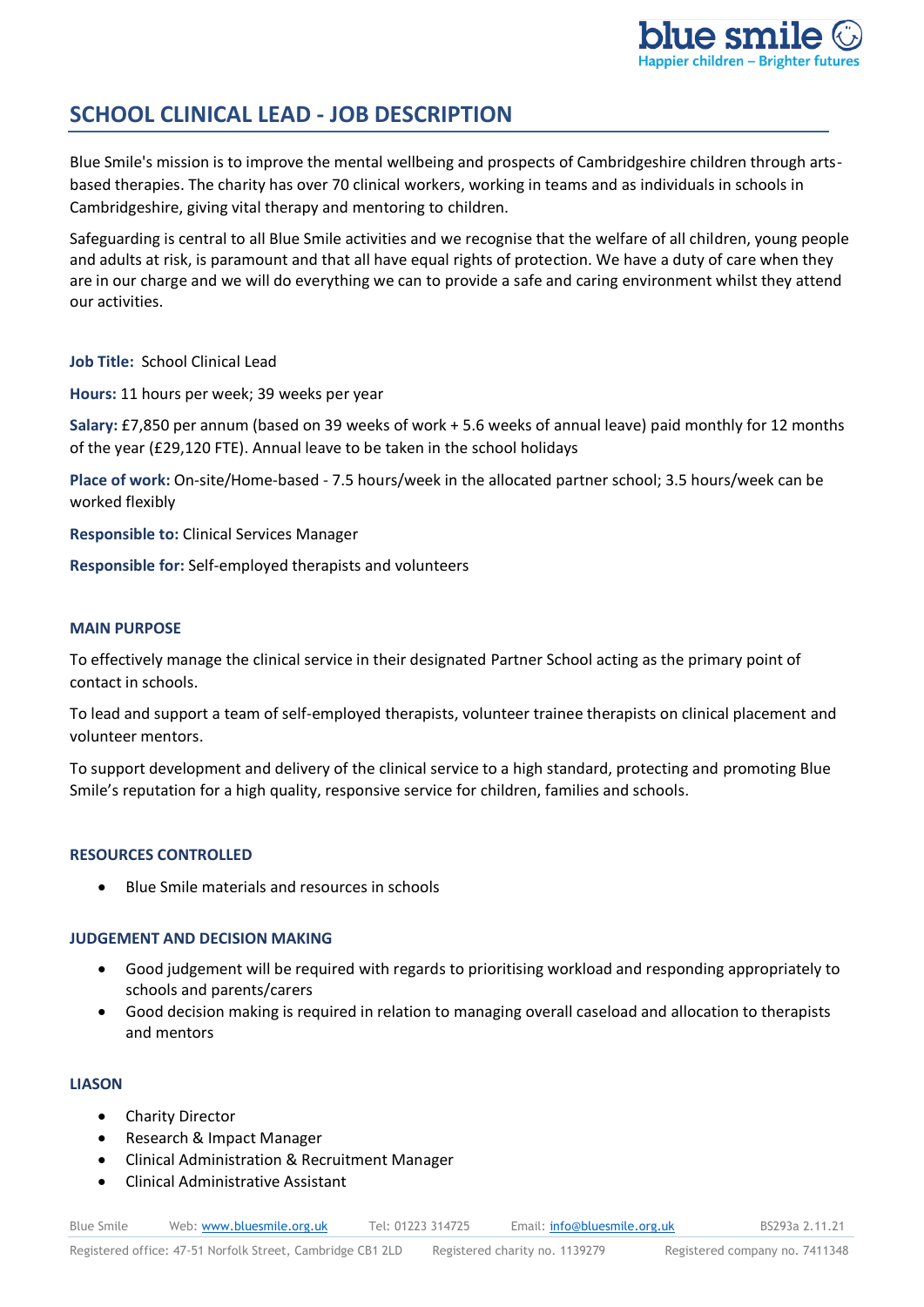

#### **AUTHORITY/SUPERVISION**

- Required to work on own initiative as day-to-day work will not be supervised
- School Clinical Lead group clinical supervision provided by Blue Smile
- Termly meetings with the Clinical Operations Manager and the Clinical Administration & Recruitment Manager

## **MAIN RESPONSIBILITIES AND DUTIES**

#### **Clinical Responsibilities**

The School Clinical Lead will:

- Assess and allocate referred children to an appropriate Blue Smile therapist or mentor
- If required, maintain a personal caseload of up to two clients, often managing more complex cases, keeping accurate and up to date records whist preserving appropriate confidentiality
- Develop additional clinical services such as phone call/online support, groupwork, staff support, etc. as appropriate for the designated school
- Ensure all Blue Smile practitioners collect, record, maintain and store accurate, up-to-date clinical data and information in keeping with Blue Smile's policies including the *Note-taking, Recording, Storage and Use of Records Policy*, *Data Protection Policy* and *Confidentiality Policy*; preserving appropriate confidentiality
- Monitor safeguarding/child protection issues in consultation with the school's Designated Lead for Safeguarding
- Report all causes for concern swiftly and effectively and monitor progress on any concerns to ensure appropriate action is taken, reporting to their line manager, the Charity Director and/or the Lead Trustee for Safeguarding if they feel a response to a concern has been insufficient
- Ensure health and safety and clinical risk assessments are undertaken as required

## **Leadership of the Blue Smile team in school**

The School Clinical Lead will:

- Conduct in-school inductions for new team members
- Provide feedback, training and support as required for therapists and mentors, directing them to sources of guidance and information that might be helpful to their clinical practice
- Provide termly reviews for volunteer trainee therapists on clinical placement and mentors
- Provide monthly supervision to mentors
- Ensure good communications within the team and manage any grievances in a timely and professional manner in accordance with Blue Smile's policies and procedures
- Report to student therapists' training organisations, as necessary

## **Relationships and liaison with school staff and parents/carers**

The School Clinical Lead will:

- Maintain strong and supportive links with school staff, providing consultation and support as required
- Build and maintain supportive links with parents/carers providing consultation and signposting to other sources of support as required
- Manage any concerns about the work of Blue Smile swiftly and in accordance with Blue Smile's policies and procedures and in a professional manner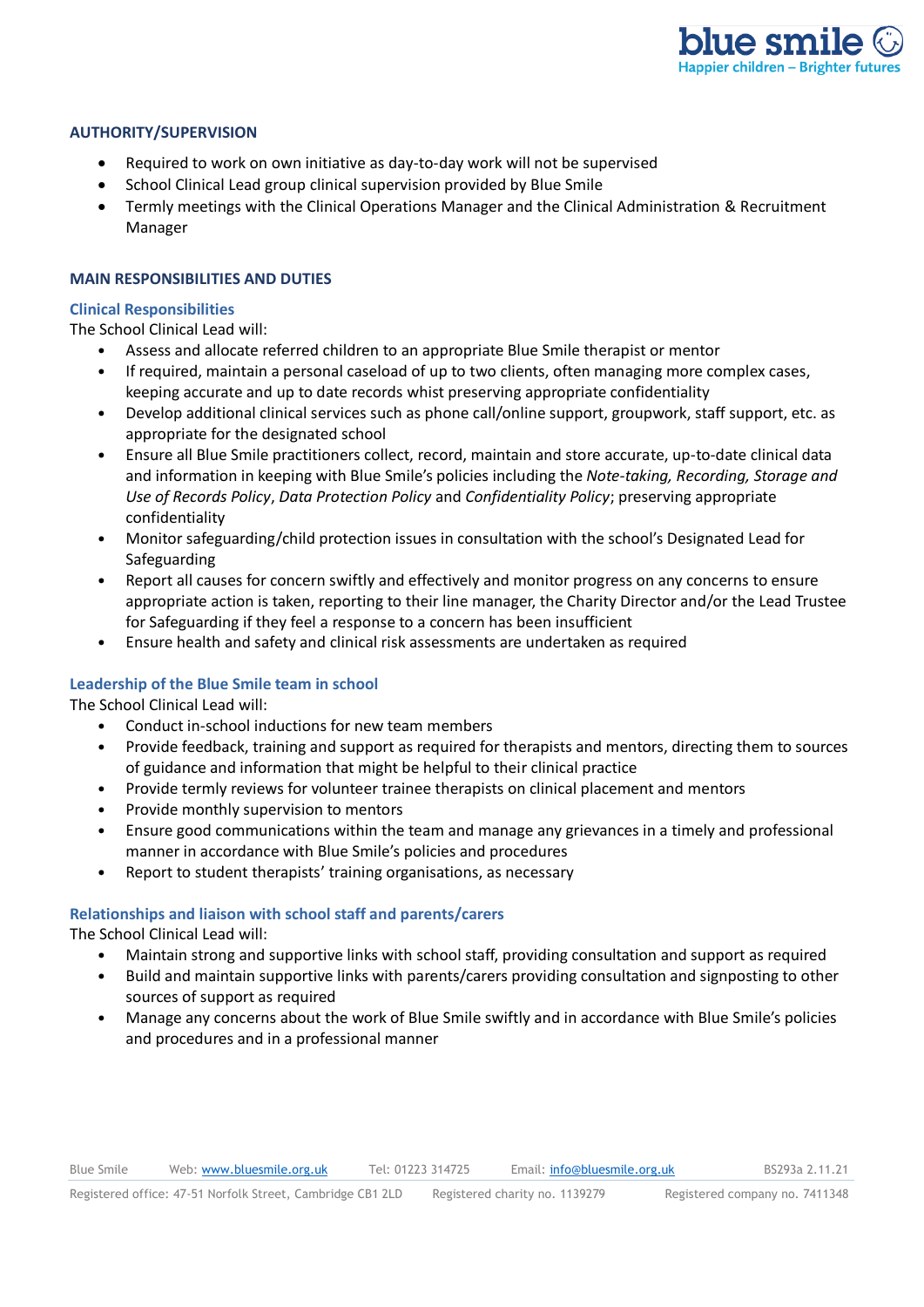

#### **Compliance with standards, policies and procedures**

The School Clinical Lead will:

- Ensure compliance with Blue Smile's Employee Handbook, Policies, Procedures and Practice Standards
- Ensure compliance of the Blue Smile team with the rules and regulations of the designated school
- Ensure therapists and mentors understand and comply with *Blue Smile's Safeguarding Children and Adults Policy* and those of the designated school
- Promote diversity and inclusion and an open approach without discrimination in all areas of work in line with Blue Smile Policies

## **Internal reporting and evaluation**

The School Clinical Lead will:

- Assist in the evaluation of the service by collecting, collating and inputting statistics onto Blue Smile's data collection spreadsheet to be sent to the Research and Impact Manger on a termly basis
- Provide reports to the Charity Director as required
- Contribute towards service development and policies, procedures and practice

#### **Professional Standards**

School Clinical Leads will conduct themselves in a proper, skilful, and professional manner at all times and carry out their work to a good clinical and professional standard and in an ethical manner in accordance with Blue Smile's Practice Standards and the BACP ethical framework.

The School Clinical Lead will:

- Maintain their accreditation/registration to their professional body and comply with the requirements and conditions of their accreditation/registration (including attendance at any additional required supervision, courses, training or sessions outside of Blue Smile)
- Commit to continuing professional development. Blue Smile provide opportunities to attend a variety of training sessions
- Attend School Clinical Lead group supervision meeting to be up to date on developments in the service and to develop best practice
- Attend an annual Blue Smile Safeguarding training session

The School Clinical Lead may be required to fulfil additional or other duties which may include work in other schools, as part of central office support or as part of Blue Smile's work outside schools. This may include contributing to other services, delivering internal training or updating paperwork.

This job description is intended to be forward thinking and indicative rather than final and exhaustive. The listed responsibilities and key duties and tasks may develop and evolve over time and Blue Smile reserves the right to update and/or remove certain elements. Blue Smile endeavours to keep substantial changes to a minimum and to promptly update this job description to take account of such developments.

#### **PERSON SPECIFICATION**

#### **Essential:**

- Accreditation/registration to a relevant professional body eg: BACP, UKCP BAAT, HCPC etc
- A recognised masters-equivalent qualification in counselling or therapy with children and young people
- At least 2-3 years post-qualification experience as a practicing counsellor or therapist with children and young people
- An enhanced DBS check with children's barred list
- A clear and up-to-date understanding of the BACP Ethical framework
- Competency in working within a recognised theoretical framework

| <b>Blue Smile</b> | Web: www.bluesmile.org.uk | Tel: 01223 314725 | Email: info@bluesmile.org.uk | BS293a 2.11.21 |
|-------------------|---------------------------|-------------------|------------------------------|----------------|
|                   |                           |                   |                              |                |